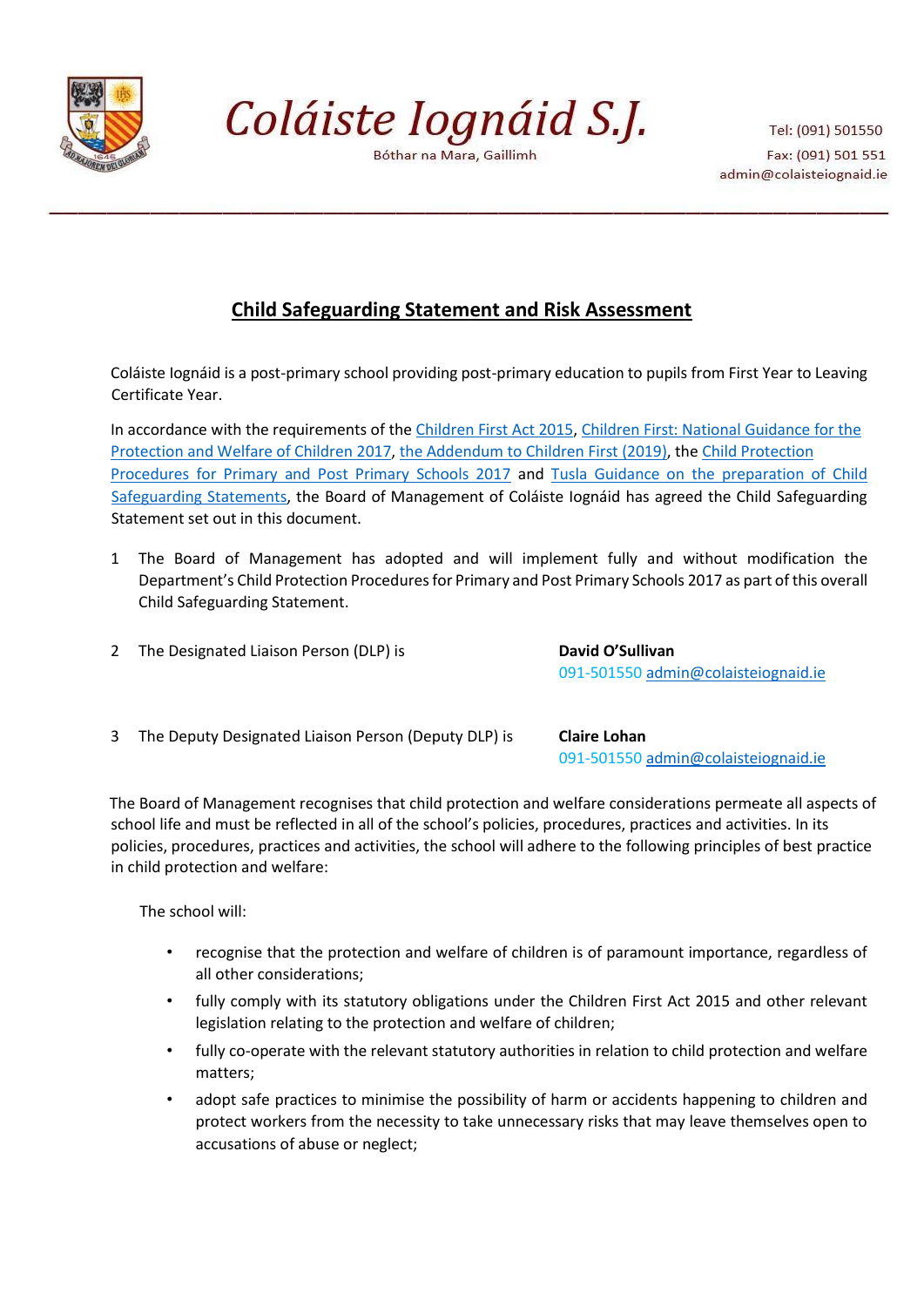- develop a practice of openness with parents and encourage parental involvement in the education of their children; and
- fully respect confidentiality requirements in dealing with child protection matters.

The school will also adhere to the above principles in relation to any adult pupil with a special vulnerability.

- 4 The following procedures/measures are in place:
	- In relation to any member of staff who is the subject of any investigation (howsoever described) in respect of any act, omission or circumstance in respect of a child attending the school, the school adheres to the relevant procedures set out in Chapter 7 of the Child Protection Procedures for Primary and Post-Primary Schools 2017 and to the relevant agreed disciplinary procedures for school staff which are published on the DE website.
	- In relation to the selection or recruitment of staff and their suitability to work with children, the school adheres to the statutory vetting requirements of t[he National Vetting Bureau \(Children](https://revisedacts.lawreform.ie/eli/2012/act/47/revised/en/pdf) [and](https://revisedacts.lawreform.ie/eli/2012/act/47/revised/en/pdf) [Vulnerable Persons\)](https://revisedacts.lawreform.ie/eli/2012/act/47/revised/en/pdf) [Ac](https://revisedacts.lawreform.ie/eli/2012/act/47/revised/en/pdf)ts 2012 to 2016 and to the wider duty of care guidance set out in relevant Garda vetting and recruitment circulars published by the Department of Education and available on the DE website.
	- In relation to the provision of information and, where necessary, instruction and training, to staff in respect of the identification of the occurrence of harm (as defined in the 2015 Act) the school-
		- $\triangleright$  Has provided each member of staff with a copy of the school's Child Safeguarding Statement
		- $\triangleright$  Ensures all new staff are provided with a copy of the school's Child Safeguarding Statement
		- $\triangleright$  Encourages staff to avail of relevant training
		- $\triangleright$  Encourages Board of Management members to avail of relevant training
		- $\triangleright$  The Board of Management maintains records of all staff and Board member training
	- In relation to reporting of child protection concerns to Tusla, all school personnel are required to adhere to the procedures set out in the Child Protection Procedures for Primary and Post-Primary Schools 2017, including in the case of registered teachers, those in relation to mandated reporting under the Children First Act 2015.
	- In this school the Board has appointed the above named DLP as the "relevant person" (as defined in the Children First Act 2015) to be the first point of contact in respect of the schools child safeguarding statement.
	- All registered teachers employed by the school are mandated persons under the Children First Act 2015. The school maintains a register of all mandated persons including but not limited to registered teachers.
	- In accordance with the Children First Act 2015 and the Addendum to Children First (2019), the Board has carried out an assessment of any potential for harm to a child while attending the school or participating in school activities. A written assessment setting out the areas of risk identified and the school's procedures for managing those risks is included with the Child Safeguarding Statement.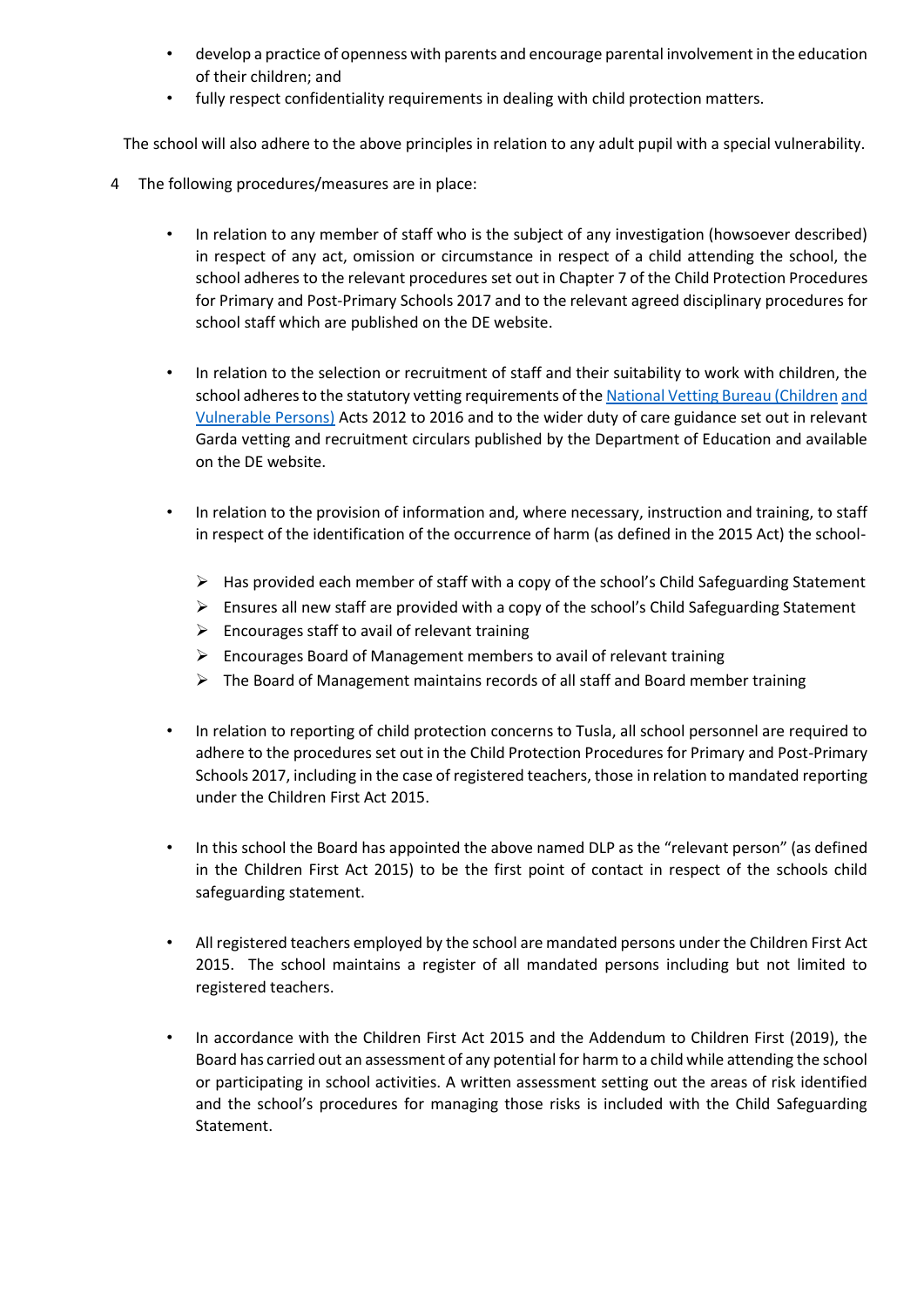• The various procedures referred to in this Statement can be accessed via the school's website, the DE website or will be made available on request by the school.

**Note:** The above is not intended as an exhaustive list. Individual Boards of Management shall also include in this section such other procedures/measures that are of relevance to the school in question.

- 5 This statement has been published on the school's website and has been provided to all members of school personnel, the Parents' Association (if any) and the patron. It is readily accessible to parents and guardians on request. A copy of this Statement will be made available to Tusla and the Department if requested.
- 6 This Child Safeguarding Statement will be reviewed annually or as soon as practicable after there has been a material change in any matter to which this statement refers.

## **Child Safeguarding Risk Assessment**

## **Written Assessment of Risk of Coláiste Iognáid SJ**

In accordance with section 11 of the Children First Act 2015 and with the requirements of Chapter 8 of the *Child Protection Procedures for Primary and Post-Primary Schools 2017*, the following is the Written Risk Assessment of Coláiste Iognáid.

#### **1. List of school activities**

All school personnel are provided with a copy of the school's Child Safeguarding Statement The Child Protection Procedures for Primary and Post-Primary Schools 2017 are made available to all school personnel

School Personnel are required to adhere to the Child Protection Procedures for Primary and PostPrimary Schools 2017 and all registered teaching staff are required to adhere to the Children First Act 2015

|    | <b>Risk Identified</b>                | Procedure in place to manage identified risk                                                                                                                                                                                                         |
|----|---------------------------------------|------------------------------------------------------------------------------------------------------------------------------------------------------------------------------------------------------------------------------------------------------|
| 1. | Daily arrival and dismissal of pupils | The school has a yard supervision policy to ensure<br>appropriate supervision of children during, assembl<br>dismissal and breaks and in respect of specific areas such a<br>toilets, changing rooms etc.                                            |
| 2. | Recreation breaks for pupils          | The school has a yard supervision policy to ensure<br>appropriate supervision of children during, assembl<br>dismissal and breaks and in respect of specific areas such a<br>toilets, changing rooms etc.                                            |
| 3. | Classroom teaching                    | The school has a Health and Safety policy                                                                                                                                                                                                            |
| 4. | One-to-one teaching                   | The school adheres to the requirements of the Garda<br>vetting legislation and relevant DES circulars in relation to<br>recruitment and Garda vetting<br>The school has a codes of conduct for school personnel<br>(teaching and non-teaching staff) |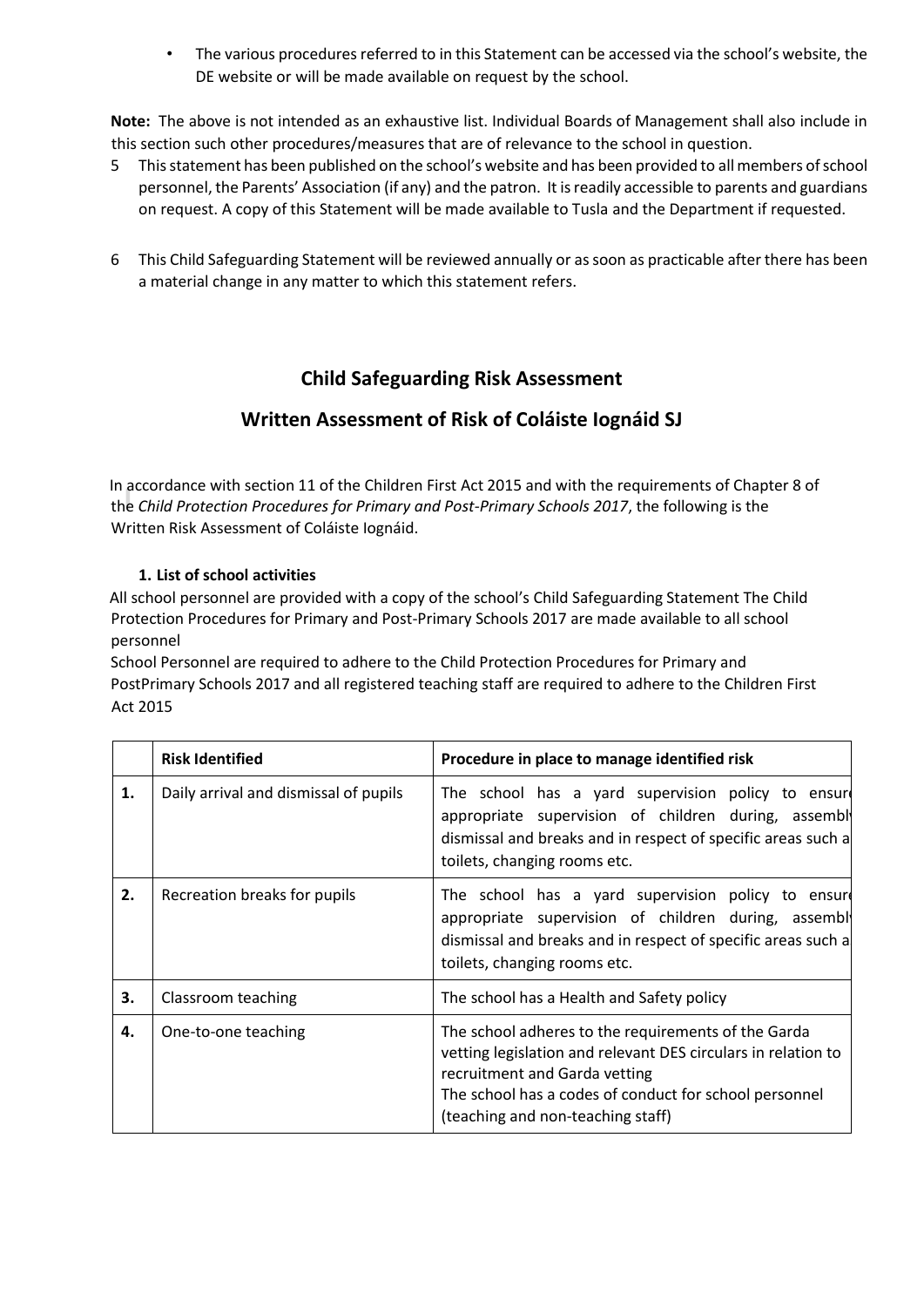| 5.  | Outdoor teaching activities                             | The school has in place a policy and procedures for the use<br>of external persons to supplement delivery of the<br>curriculum                                                                                              |
|-----|---------------------------------------------------------|-----------------------------------------------------------------------------------------------------------------------------------------------------------------------------------------------------------------------------|
|     |                                                         | The school has in place a policy and procedures for the use<br>of external sports coaches                                                                                                                                   |
| 6.  | <b>Sporting Activities</b>                              | The school has in place a policy and procedures for the<br>use of external persons to supplement delivery of the<br>curriculum<br>The school has in place a policy and procedures for the use<br>of external sports coaches |
| 7.  | One-to-one Counselling in person or<br>online           | The school has in place a policy and procedures for<br>onetoone counselling                                                                                                                                                 |
| 8.  | Online or remote teaching or<br>cocurricular activities | The school adheres to the requirements of the Garda<br>vetting legislation and relevant DES circulars in relation to<br>recruitment and Garda vetting                                                                       |
|     |                                                         | The school has a codes of conduct for school personnel<br>(teaching and non-teaching staff)                                                                                                                                 |
| 9.  | School outings                                          | The school has in place a policy and clear procedures in<br>respect of school outings<br>The school has attached a safeguarding statement on all<br>consent forms for trips.                                                |
| 10. | School trips involving overnight stay                   | The school has attached a safeguarding statement on all<br>consent forms for trips.<br>The school has in place a policy and clear procedures in<br>respect of school outings                                                |
| 11. | School trips involving foreign travel                   | The school has in place a policy and clear procedures in<br>respect of school outings<br>The school has attached a safeguarding statement on all<br>consent forms for trips.                                                |
| 12. | Use of toilet/changing/shower areas in<br>schools       | The school has a yard/playground supervision policy to<br>ensure appropriate supervision of children during,<br>assembly, dismissal and breaks and in respect of specific<br>areas such as toilets, changing rooms etc.     |
| 13. | Fundraising events involving pupils                     | The school has in place a policy and clear procedures in<br>respect of school outings                                                                                                                                       |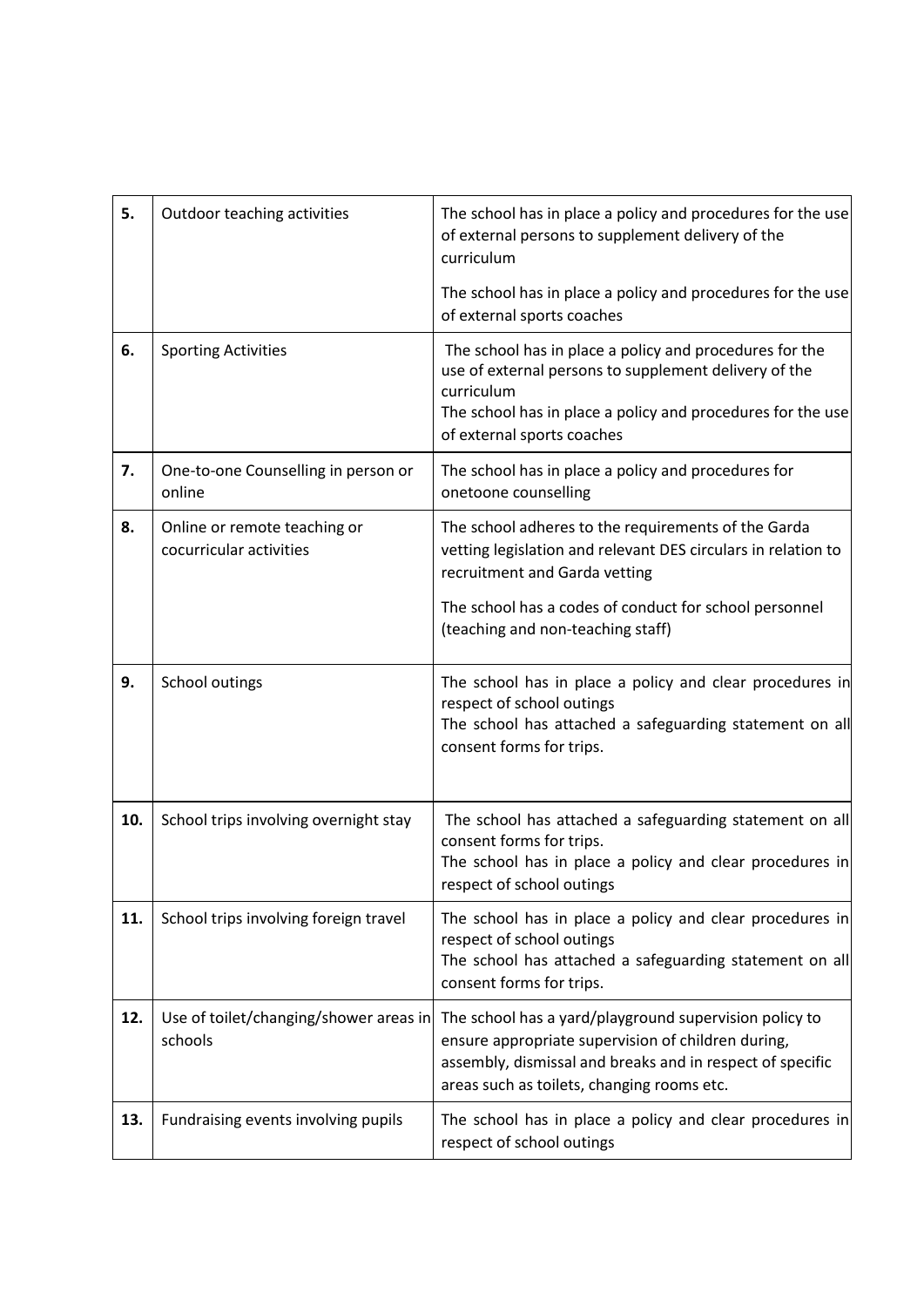| 14. | Use of off-site facilities for school<br>activities                                                             | The school has in place a policy and clear procedures in<br>respect of school outings                                                                                                                                                                                                                                                                                                                                                                                            |  |
|-----|-----------------------------------------------------------------------------------------------------------------|----------------------------------------------------------------------------------------------------------------------------------------------------------------------------------------------------------------------------------------------------------------------------------------------------------------------------------------------------------------------------------------------------------------------------------------------------------------------------------|--|
| 15. | School transport arrangements<br>including use of bus escorts                                                   | The school adheres to the requirements of the Garda<br>vetting legislation and relevant DES circulars in relation to<br>recruitment and Garda vetting                                                                                                                                                                                                                                                                                                                            |  |
| 16. | Care of children with special<br>educational needs, including intimate<br>care where needed                     | The school has a Special Educational Needs policy The<br>school has an intimate care policy/plan in respect of<br>students who require such care                                                                                                                                                                                                                                                                                                                                 |  |
| 17. | Care of any vulnerable adult students,<br>including intimate care where needed                                  | The school has an intimate care policy/plan in respect of<br>students who require such care                                                                                                                                                                                                                                                                                                                                                                                      |  |
| 18. | Management of challenging behaviour<br>amongst pupils, including appropriate<br>use of restraint where required | The school has in place a code of behaviour for pupils                                                                                                                                                                                                                                                                                                                                                                                                                           |  |
| 19. | <b>Administration of Medicine</b>                                                                               | The school has in place a policy and procedures for the<br>administration of Medicine.                                                                                                                                                                                                                                                                                                                                                                                           |  |
| 20. | Administration of First Aid                                                                                     | The school has in place a policy and procedures for the<br>administration of First Aid                                                                                                                                                                                                                                                                                                                                                                                           |  |
| 21. | Curricular provision in respect of<br>SPHE, RSE                                                                 | The school implements in full the SPHE/RSE curriculum                                                                                                                                                                                                                                                                                                                                                                                                                            |  |
| 22. | Prevention and dealing with bullying<br>amongst pupils                                                          | The school has an Anti-Bullying Policy which fully adheres<br>to the requirements of the Department's Anti-Bullying<br>Procedures for Primary and Post-Primary Schools                                                                                                                                                                                                                                                                                                           |  |
| 23. | Training of school personnel in child The school -<br>protection matters                                        | • Has provided each member of school staff with a<br>copy of the school's Child Safeguarding Statement<br>(once completed)<br>Ensures all new staff are provided with a copy of<br>$\bullet$<br>the school's Child Safeguarding Statement - staff<br>induction (once completed)<br>Encourages staff to avail of relevant training<br>٠<br>Encourages board of management members to<br>avail of relevant training<br>Maintains records of all staff and board member<br>training |  |
| 24. | Use<br>of<br>external<br>personnel<br>to<br>supplement curriculum                                               | The school has in place a policy and procedures for the<br>use of external persons to supplement delivery of the<br>curriculum                                                                                                                                                                                                                                                                                                                                                   |  |
| 25. | Use of external personnel to support<br>sports and other extra-curricular<br>activities                         | The school has in place a policy and procedures for the use<br>of external sports coaches                                                                                                                                                                                                                                                                                                                                                                                        |  |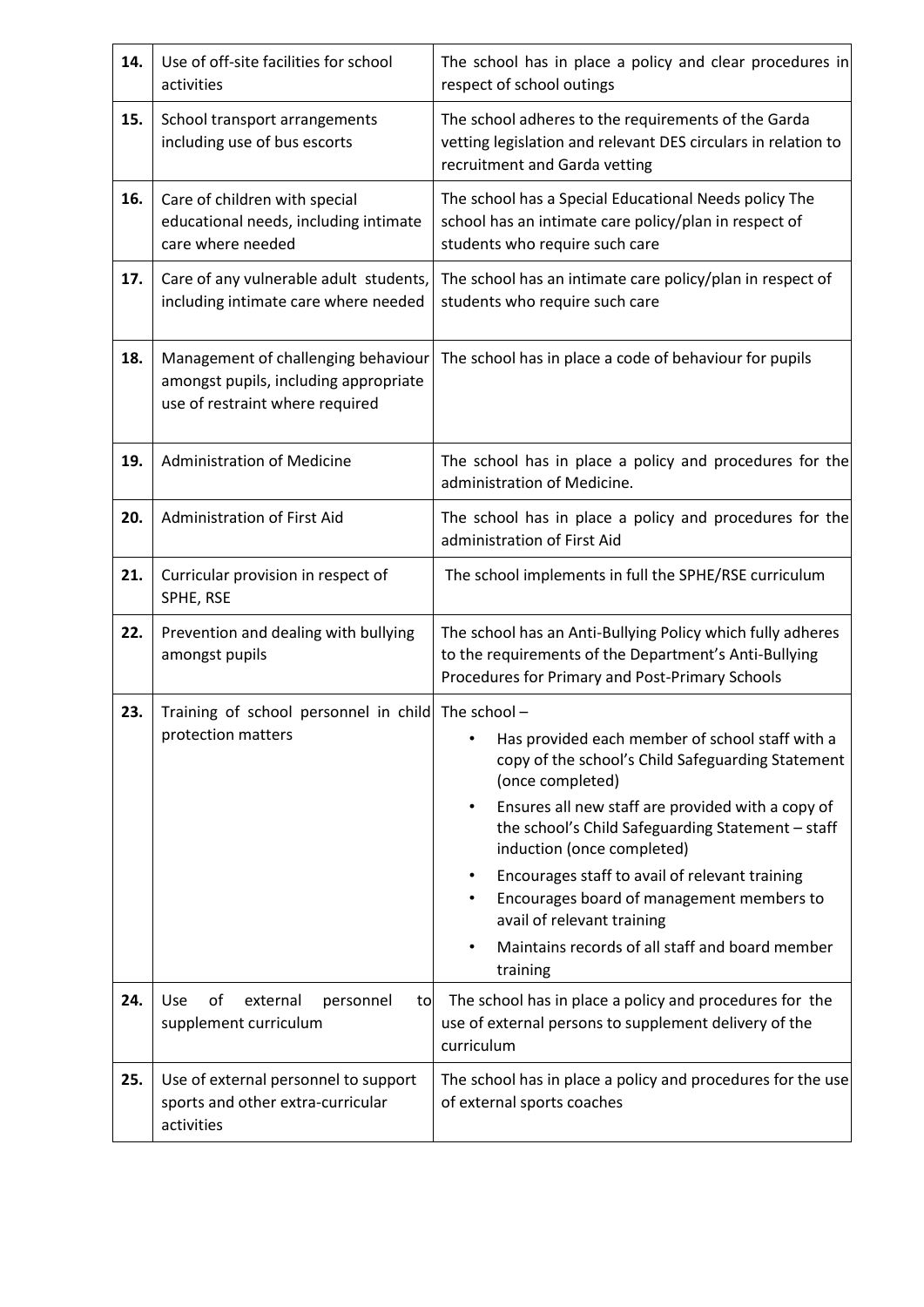| 26. | Care of pupils with specific<br>vulnerabilities/ needs such as<br>Recruitment of school<br>personnel<br>including -                                                                                                                                                                             | The school adheres to the requirements of the Garda<br>vetting legislation and relevant DES circulars in relation to<br>recruitment and Garda vetting |
|-----|-------------------------------------------------------------------------------------------------------------------------------------------------------------------------------------------------------------------------------------------------------------------------------------------------|-------------------------------------------------------------------------------------------------------------------------------------------------------|
|     | Teachers/SNA's<br>Caretaker/Secretary/Cleaners<br>Sports coaches<br>External<br>Tutors/Guest<br>Speakers<br>Volunteers/Parents in school<br>activities<br>Visitors/contractors<br>present in school<br>during school hours<br>Visitors/contractors<br>present<br>during after school activities |                                                                                                                                                       |
| 27. | Use of Information and<br>Communication Technology by pupils<br>in school                                                                                                                                                                                                                       | The school has in place an Acceptable User Policy in<br>respect of usage of ICT by pupils                                                             |
| 28. | Application of sanctions under the<br>school's Code of Behaviour including<br>detention of pupils, confiscation of<br>phones etc.                                                                                                                                                               | The school has in place a code of behaviour for pupils                                                                                                |
| 29. | Students participating in work<br>experience in the school                                                                                                                                                                                                                                      | The school has in place a policy and procedures in respect<br>of students undertaking work experience.                                                |
| 30. | Students from the school participating<br>in work experience elsewhere                                                                                                                                                                                                                          | The school has in place a policy and procedures in respect<br>of pupils of the school undertaking work experience in<br>external organisations        |
| 31. | Students participating in Social<br>Outreach in the school                                                                                                                                                                                                                                      | The school has in place a policy and procedures in respect<br>of pupils undertaking Social Outreach.                                                  |
| 32. | Students<br>participating<br>in<br>Outreach outside the school                                                                                                                                                                                                                                  | Social The school has in place a policy and procedures in respect<br>of pupils undertaking Social Outreach.                                           |
| 33. | Student teachers undertaking<br>training placement in school                                                                                                                                                                                                                                    | The school has in place a policy and procedures in respect<br>of student teacher placements                                                           |
| 34. | Use of video/photography/other<br>media to record school events                                                                                                                                                                                                                                 | The school has in place a code of behaviour for pupils The<br>school has in place an Acceptable User Policy in respect of<br>usage of ICT by pupils   |
| 35. | After school use of school premises by<br>other organisations                                                                                                                                                                                                                                   | The school adheres to the requirements of the Garda<br>vetting legislation and relevant DES circulars in relation to<br>recruitment and Garda vetting |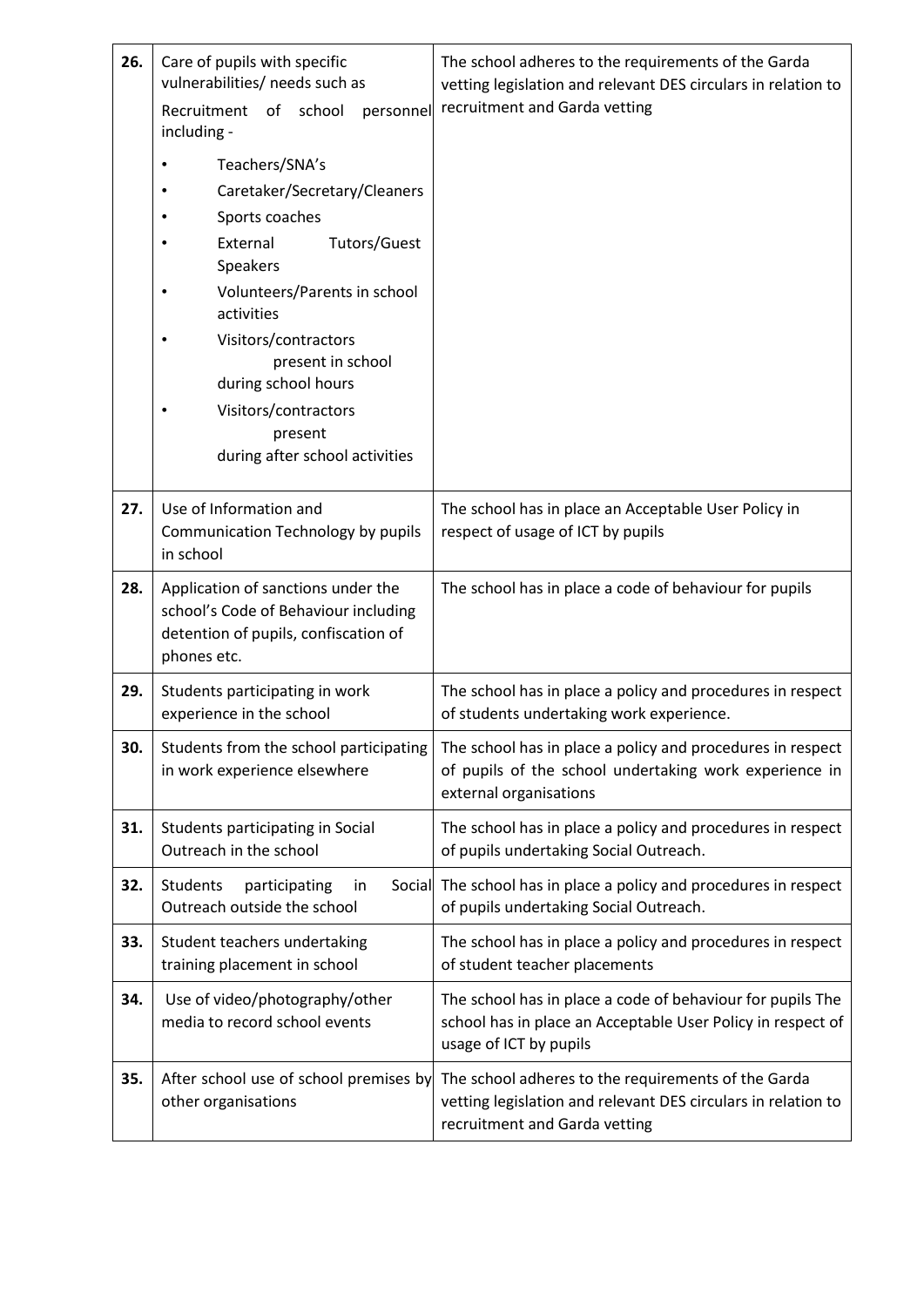| 36. | Use of school premises by other<br>organisation during school day | The school adheres to the requirements of the Garda<br>vetting legislation and relevant DES circulars in relation to<br>recruitment and Garda vetting |
|-----|-------------------------------------------------------------------|-------------------------------------------------------------------------------------------------------------------------------------------------------|
| 37. | After School Study                                                | The school has in place a code of behaviour for pupils.<br>The school has a code of conduct for school personnel<br>(teaching and non-teaching staff) |
| 38. | Rowing Club Activities or Events                                  | The Rowing Club members, coaches and mentors are<br>bound by the Coláiste Iognáid Risk Assessment and<br>associated policies at all times.            |

# **2. The school has identified the following risk of harm in respect of its activities –**

| $\mathbf{1}$   | Risk of harm not being recognised by school | The school $-$                                                                                                                                                  |
|----------------|---------------------------------------------|-----------------------------------------------------------------------------------------------------------------------------------------------------------------|
|                | personnel                                   | Has provided each member of<br>school staff with a copy of the<br>school's Child Safeguarding<br>Statement (once completed)                                     |
|                |                                             | Ensures all new staff are provided<br>$\bullet$<br>with a copy of the school's Child<br>Safeguarding Statement - staff<br>induction (once completed)            |
|                |                                             | Encourages staff to avail of<br>$\bullet$<br>relevant training                                                                                                  |
|                |                                             | Encourages board of management<br>members to avail of relevant<br>training                                                                                      |
|                |                                             | Maintains records of all staff and<br>board member training                                                                                                     |
| $\overline{2}$ | Risk of harm not being reported properly    | The school-                                                                                                                                                     |
|                | and promptly by school personnel            | Has provided each member of<br>$\bullet$<br>school staff with a copy of the<br>school's Child Safeguarding<br>Statement (once completed)                        |
|                |                                             | Ensures all new staff members are<br>$\bullet$<br>provided with a copy of the<br>school's Child Safeguarding<br>Statement - staff induction (once<br>completed) |
|                |                                             | Encourages staff to avail of<br>relevant training                                                                                                               |
|                |                                             | Encourages board of management<br>$\bullet$<br>members to avail of relevant<br>training                                                                         |
|                |                                             | Maintains records of all staff and<br>board member training                                                                                                     |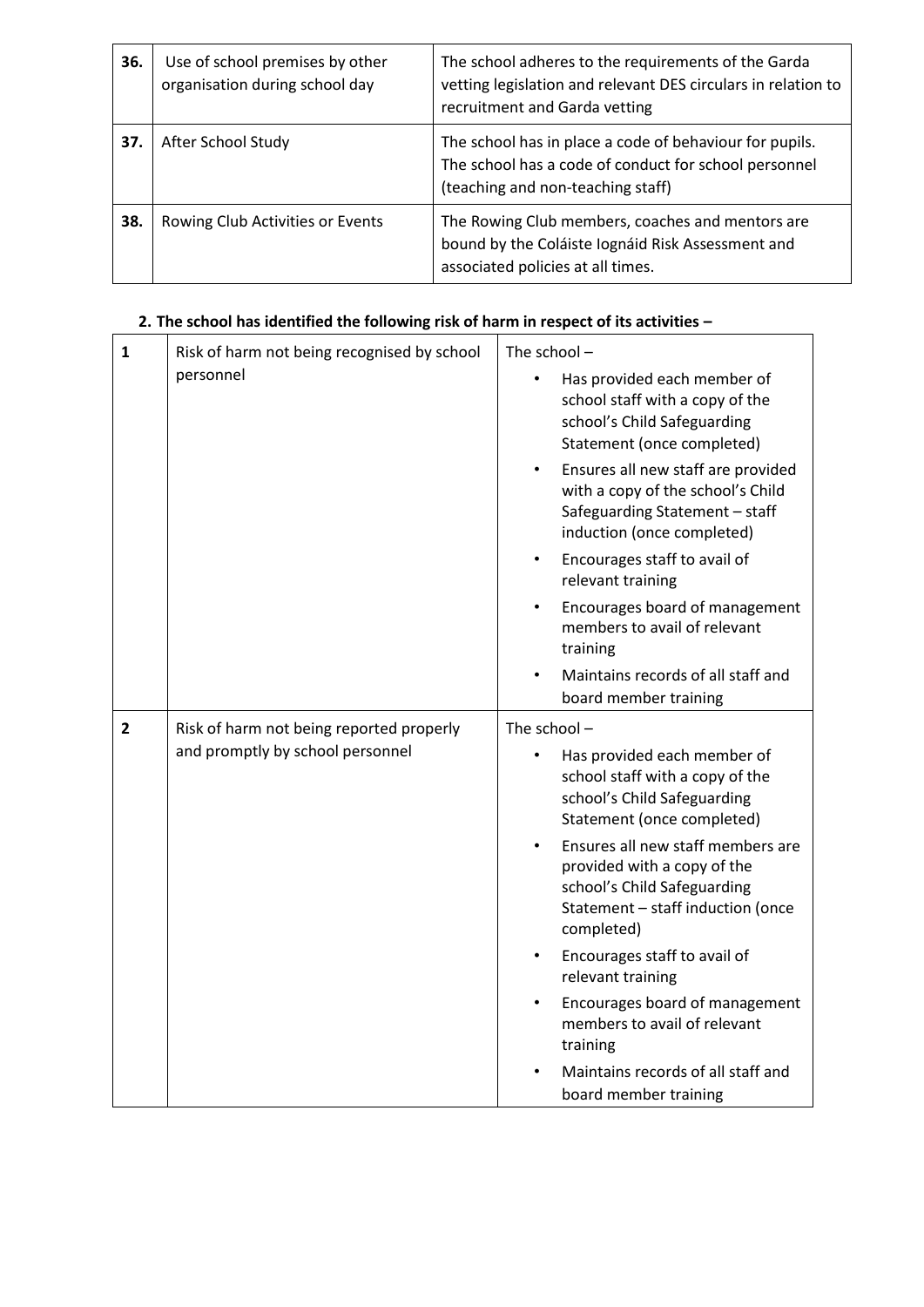| 3 | Risk of child being harmed in the school by a<br>member of school personnel                                                                                                                                                                           | The school has a yard/playground<br>supervision policy to ensure appropriate<br>supervision of children during, assembly,<br>dismissal and breaks and in respect of<br>specific areas such as toilets, changing<br>rooms etc.<br>The school adheres to the requirements of<br>the Garda vetting legislation and relevant<br>DES circulars in relation to recruitment<br>and Garda vetting |
|---|-------------------------------------------------------------------------------------------------------------------------------------------------------------------------------------------------------------------------------------------------------|-------------------------------------------------------------------------------------------------------------------------------------------------------------------------------------------------------------------------------------------------------------------------------------------------------------------------------------------------------------------------------------------|
| 4 | Risk of child being harmed in the school by<br>another child                                                                                                                                                                                          | The school has a yard supervision policy to<br>ensure appropriate supervision of children<br>during, assembly, dismissal and breaks and<br>in respect of specific areas such as toilets,<br>changing rooms etc.<br>The school adheres to the requirements of<br>the Garda vetting legislation and relevant<br>DES circulars in relation to recruitment and<br>Garda vetting               |
| 5 | Risk of child being harmed in the school by<br>volunteer or visitor to the school                                                                                                                                                                     | The school adheres to the requirements of<br>the Garda vetting legislation and relevant<br>DES circulars in relation to recruitment and<br>Garda vetting                                                                                                                                                                                                                                  |
| 6 | Risk of child being harmed by a member of<br>school personnel, a member of staff of<br>another organisation or other person while<br>child participating in out of school activities<br>e.g. school trip, swimming lessons or online<br>teaching      | The school has in place a policy and<br>procedures for the use of external persons<br>to supplement delivery of the curriculum                                                                                                                                                                                                                                                            |
| 7 | Risk of harm due to inappropriate use of<br>online remote teaching and learning<br>communication platform such as an uninvited<br>person accessing the lesson link, students<br>being left unsupervised for long periods of<br>time in breakout rooms | The school has in place an ICT policy in<br>respect of usage of ICT by pupils and by<br>staff<br>The school has in place a mobile phone<br>policy in respect of usage of mobile phones<br>by pupils The school has in place a policy<br>governing the use of smart phones and<br>tablet devices in the school by pupils as per<br>circular 38/2018                                        |
| 8 | Risk of harm due to bullying of child                                                                                                                                                                                                                 | The school has an Anti-Bullying Policy which<br>fully adheres to the requirements of the<br>Department's Anti-Bullying Procedures for<br><b>Primary and Post-Primary Schools</b>                                                                                                                                                                                                          |
| 9 | Risk of harm due to racism                                                                                                                                                                                                                            | The school has an Anti-Bullying Policy which<br>fully adheres to the requirements of the<br>Department's Anti-Bullying Procedures for<br>Primary and Post-Primary Schools                                                                                                                                                                                                                 |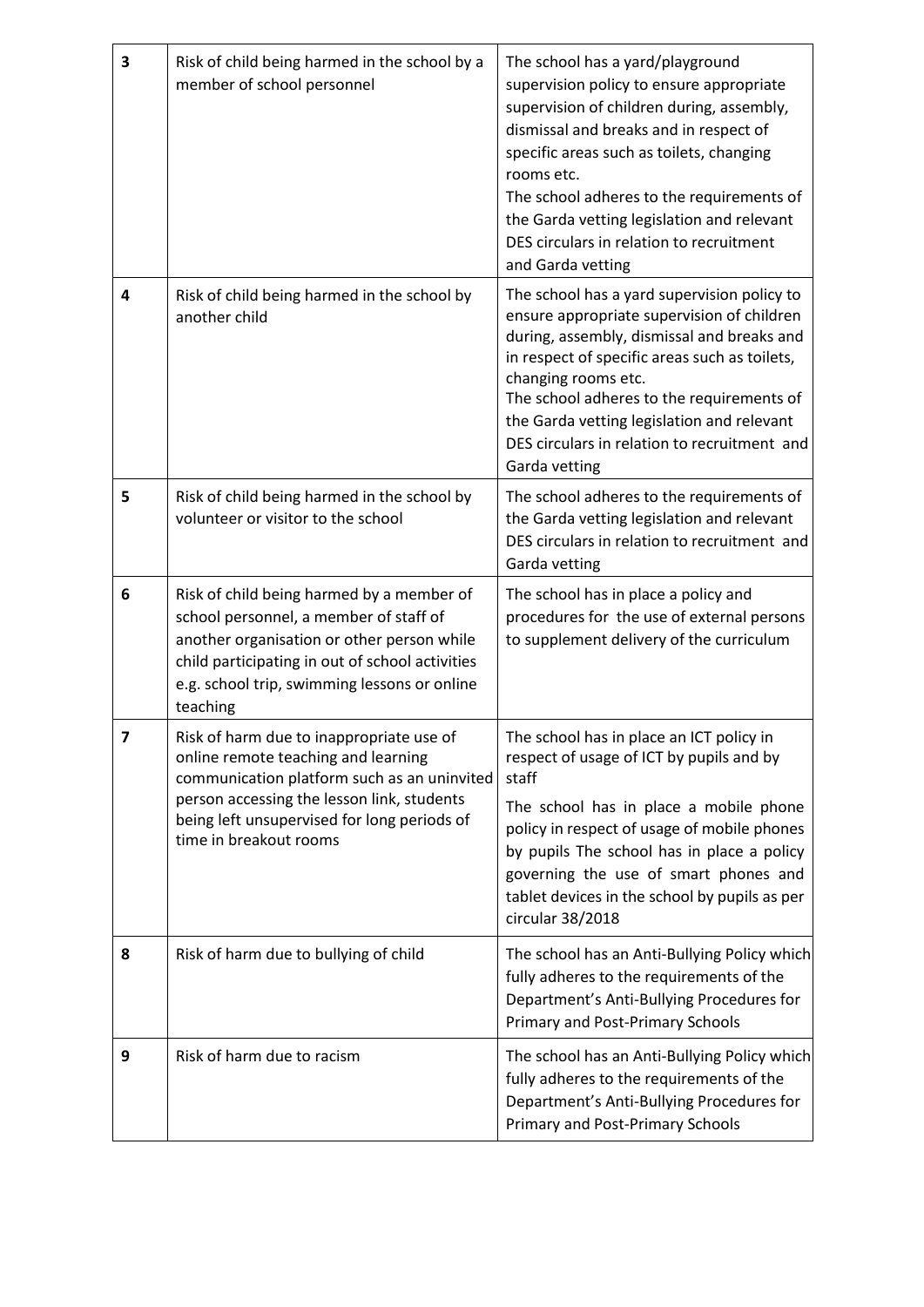| 10 | Risk of harm due to inadequate supervision of<br>children in school                                                                                                                                 | The school has a yard supervision policy to<br>ensure appropriate supervision of children<br>during, assembly, dismissal and breaks and<br>in respect of specific areas such as toilets,<br>changing rooms etc.                                   |
|----|-----------------------------------------------------------------------------------------------------------------------------------------------------------------------------------------------------|---------------------------------------------------------------------------------------------------------------------------------------------------------------------------------------------------------------------------------------------------|
| 11 | Risk of harm due to inadequate supervision of<br>children while attending out of school<br>activities                                                                                               | The school has in place a policy and clear<br>procedures in respect of school outings                                                                                                                                                             |
|    |                                                                                                                                                                                                     | The school has attached a safeguarding<br>statement on all consent forms for trips.                                                                                                                                                               |
| 12 | Risk of harm due to inappropriate<br>relationship/communications between child<br>and another child or adult                                                                                        | The school has a codes of conduct for<br>school personnel (teaching and<br>nonteaching staff)<br>The school has in place an ICT policy in<br>respect of usage of ICT by pupils                                                                    |
| 13 | Risk of harm due to children inappropriately<br>accessing/using computers, social media,                                                                                                            | The school has in place an ICT policy in<br>respect of usage of ICT by pupils                                                                                                                                                                     |
|    | phones and other devices while at school                                                                                                                                                            | The school has in place a mobile phone<br>policy in respect of usage of mobile phones<br>by pupils The school has in place a policy<br>governing the use of smart phones and<br>tablet devices in the school by pupils as per<br>circular 38/2018 |
| 14 | Risk of harm to children with SEN who have<br>particular vulnerabilities                                                                                                                            | The school has a Special Educational Needs<br>policy                                                                                                                                                                                              |
| 15 | Risk of harm to child while a child is receiving<br>intimate care                                                                                                                                   | The school has an intimate care policy/plan<br>in respect of students who require such<br>care                                                                                                                                                    |
| 16 | Risk of harm due to inadequate code of<br>behaviour                                                                                                                                                 | The school has in place a code of<br>behaviour for pupils which is reviewed<br>annually                                                                                                                                                           |
| 17 | Risk of harm in one-to-one teaching,<br>counselling, coaching situation                                                                                                                             | The school has in place a policy and clear<br>procedures for one-to-one teaching<br>activities<br>The school has in place a policy<br>and<br>procedures for one-to-one counselling                                                                |
| 18 | Risk of harm caused by member of school<br>personnel communicating with pupils in<br>appropriate manner via social media, texting,<br>digital device or other manner                                | The school has a codes of conduct for<br>school personnel (teaching and<br>nonteaching staff)                                                                                                                                                     |
| 19 | Risk of harm caused by member of school<br>personnel accessing/circulating inappropriate<br>material via, online<br>educational platforms, social media, texting,<br>digital device or other manner | The school has a codes of conduct for<br>school personnel (teaching and<br>nonteaching staff)                                                                                                                                                     |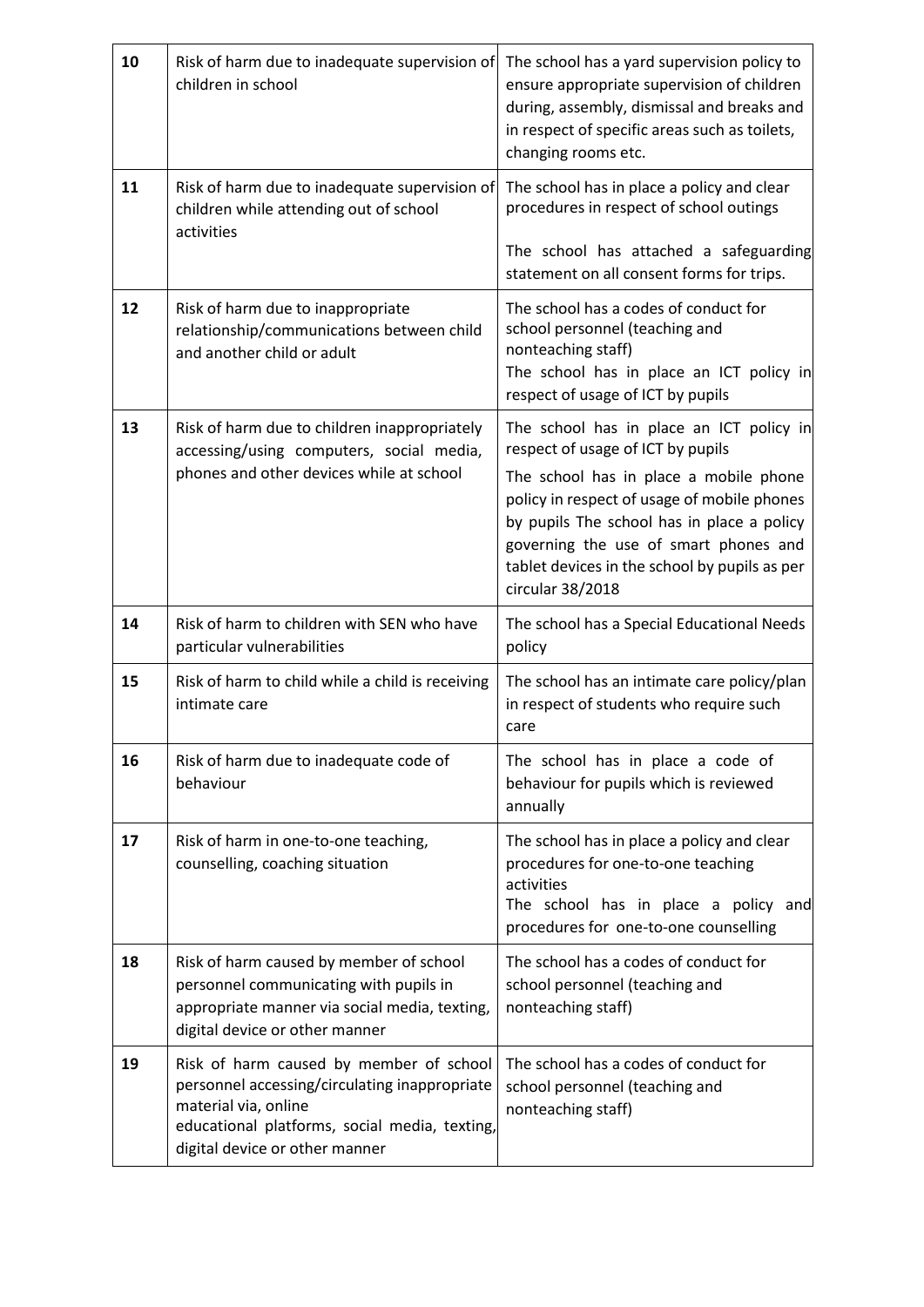### **3. The school has the following procedures in place to address the risks of harm identified in this assessment –**

**1.** All school personnel are provided with a copy of the school's *Child Safeguarding Statement* 

**2.** The school maintains a list of all employees who are mandated persons which is available on request, and which includes registered teachers and clergy employed by the College.

**3.** The *Child Protection Procedures for Primary and Post-Primary Schools 2017* are made available to all school personnel

**4.** School Personnel are required to adhere to the *Child Protection Procedures for Primary and PostPrimary Schools 2017* and all registered teaching staff are required to adhere to the *Children First Act 2015* and its Addendum (2019)

**5.** The school implements in full the SPHE curriculum

**6.** The school implements in full the Wellbeing Programme at Junior Cycle and a SPHE/RSE programme at Senior Cycle

**7.** The school recognises that negative behaviours and bullying may co-occur when students are experiencing difficulties in their own lives and therefore works continuously to ensure that supports are in place to promote positive mental health by using awareness programmes, counselling sessions and pastoral care supports.

**8.** Bullying and its associated consequences are addressed in a number of subjects and modules in the school curriculum including SPHE, CSPE and Ignatian Examen. Within lessons, teachers model positive behaviours which reflect the ethos of the school: to create young men and women of integrity who respect the dignity of all individuals.

**9.** The school places focus on developing students', parents' and teachers' awareness and understanding of bullying by sharing presentations, newsletters, the school's anti-bullying policy and promoting the school's ethos.

**10.** The Student Council have an active role in leading out on anti-bullying awareness events in the school. All students are made aware of their responsibility to report any instances of bullying to school leaders or teachers.

**11.** The school has an Anti-Bullying Policy which fully adheres to the requirements of the Department's *Anti-Bullying Procedures for Primary and Post-Primary Schools* 

**12.** The school undertakes anti-racism and homophobic bullying awareness initiatives

**13.** The school has a yard/playground supervision policy to ensure appropriate supervision of children during, assembly, dismissal and breaks and in respect of specific areas such as toilets, changing rooms etc.

**14.** The school has in place a policy and clear procedures in respect of school outings

**15.** The school has a Health and Safety policy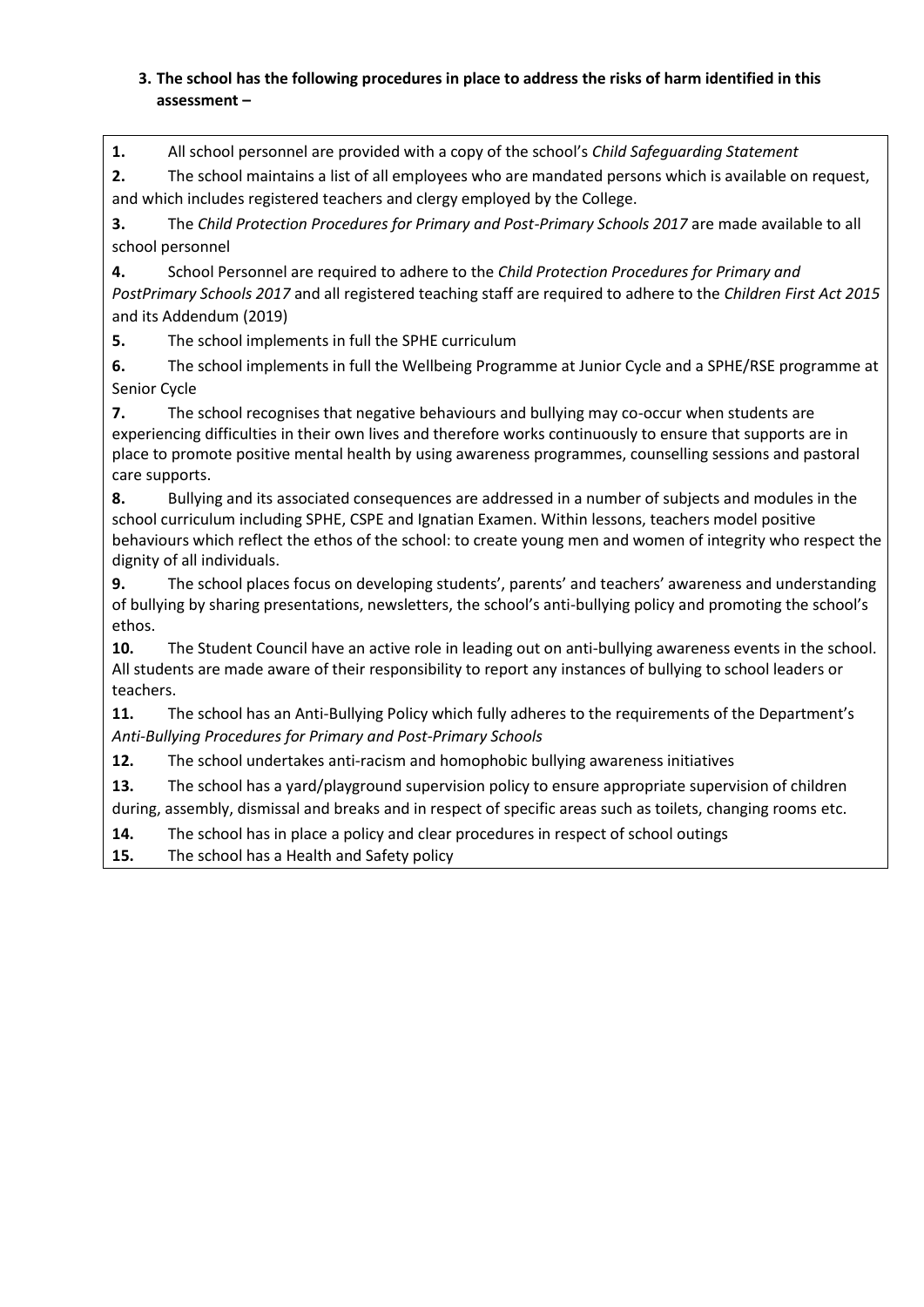**16.** The school adheres to the requirements of the Garda vetting legislation and relevant DE circulars in relation to recruitment and Garda vetting

**17.** The school has a codes of conduct for school personnel (teaching and non-teaching staff)

**18.** The school complies with the agreed disciplinary procedures for teaching staff

**19.** The school has a Special Educational Needs policy

**20.** The school has an intimate care policy/plan in respect of students who require such care

**21.** The school has in place a policy and procedures for the administration of medication to pupils

**22.** The school –

**a** Has provided each member of school staff with a copy of the school's Child Safeguarding Statement

**b** Ensures all new staff members are provided with a copy of the school's Child Safeguarding Statement

**c** Encourages staff to avail of relevant training

**d** Encourages board of management members to avail of relevant training **e** Maintains records of all staff and board member training

**23.** The school has in place a policy and procedures for the administration of First Aid

**24.** The school has in place a code of behaviour for pupils

**25.** The school has an Acceptable Use Policy in place, to include provision for online teaching and learning remotely, and has communicated this policy to parents

**26.** The school has in place a policy governing the use of smart phones and tablet devices in the school by pupils as per circular 38/2018

**27.** The school has in place a Critical Incident Management Plan

**28.** The school has in place a Home School Liaison policy and related procedures

**29.** The school has in place a policy and procedures for the use of external persons to supplement delivery of the curriculum

**30.** The school has in place a policy and procedures for the use of external sports coaches

**31.** The school has in place a policy and clear procedures for one-to-one teaching activities

**32.** The school has in place a policy and procedures for one-to-one counselling

**33.** The school has in place a policy and procedures in respect of student teacher placements

**34.** The school has in place a policy and procedures in respect of students undertaking work experience in the school

**35.** The school has in place a policy and procedures in respect of pupils of the school undertaking work experience in external organisations

**36.** Staff members receive annual training regarding not communicating with pupils in an inappropriate manner via social media, texting, digital device or other manner.

**37.** Staff members receive annual training regarding accessing / circulating inappropriate material via social media, texting, digital device or other manner.

**38.** Staff use of school communications' platforms is monitored and discoverable.

**39.** Staff are aware that the inappropriate use of social media and digital communications platforms is subject to the agreed disciplinary procedures for teaching and non-teaching staff

**Important Note:** It should be noted that risk in the context of this risk assessment is the risk of "harm" as defined in the Children First Act 2015 and not general health and safety risk. The definition of harm is set out in Chapter 4 of the *Child Protection Procedures for Primary and Post- Primary Schools 2017*